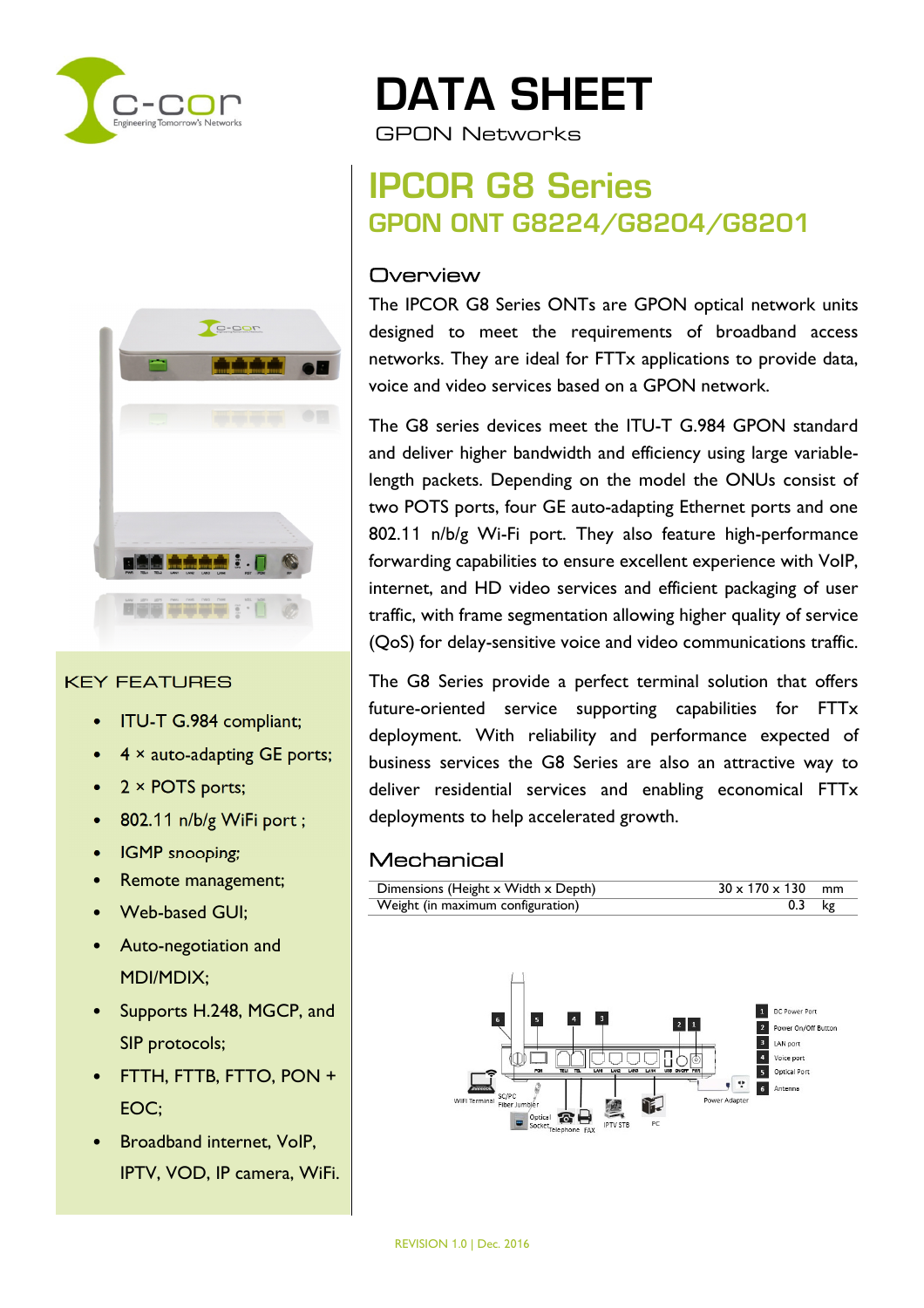



#### Features

- Fully compatible with ITU-T G.984
- Web-based GUI for local management
- Depending on Model (see specifications table below),
	- Supports:
		- o Two POTS ports
		- o Four GE auto-adapting Ethernet ports
		- o One 802.11 n/b/g WiFi port
		- o OMCI and TR069 for remote management
		- o Auto-negotiation and MDI/MDIX
		- o Ethernet interface rate, working mode and flows control
		- o Loopback at UNI
		- o Packet filtering and anti-illegal message attack protection
		- o Performance statistics of Ethernet lines
		- o VLAN tagged label processing, traffic classification and packet filtering, STP/RSTP etc.
		- o DHCP Option60 reporting the location information of the Ethernet interface
		- o PPPoE+ for accurate subscriber identification
		- o H.248, MGCP, and SIP protocols
		- o IGMP snooping
		- o AES-128 encryption

#### Application Diagram

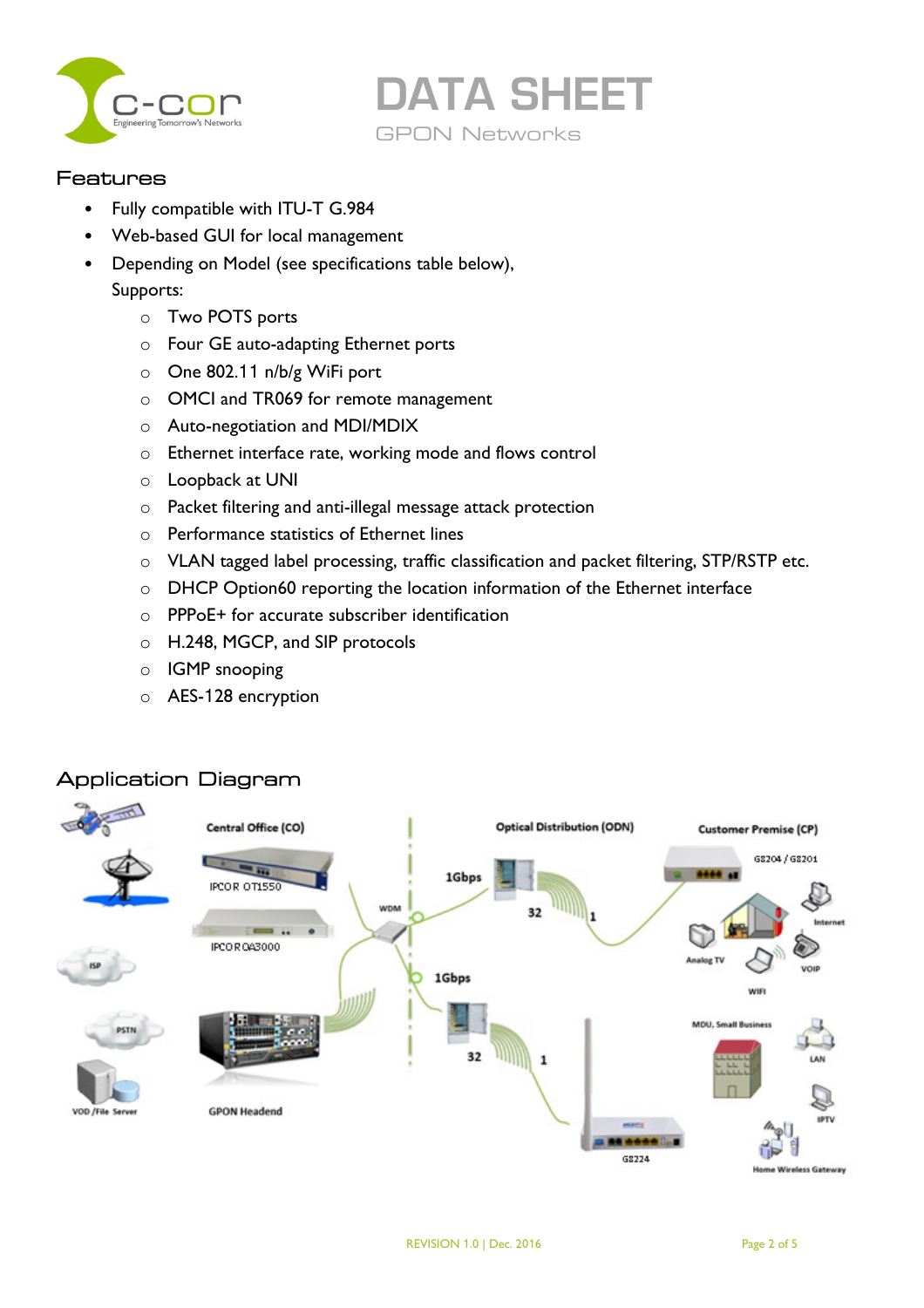

DATA SHEET

GPON Networks

## **Specifications**

| <b>Item</b>                | G8201                                                                    | <b>G8204</b>             | G8224                     |
|----------------------------|--------------------------------------------------------------------------|--------------------------|---------------------------|
| <b>Port</b>                | 1 × GPON port                                                            | 1 × GPON port            | 1 × GPON port             |
|                            | 1 x 10/100/1000M                                                         | 4x10/100/1000M           | 4 x10/100/1000M auto-     |
|                            | auto-negotiation RJ45                                                    | auto-negotiation         | negotiation RJ45 ports    |
|                            | port                                                                     | RJ45 ports               | 2 x POTS ports            |
|                            |                                                                          |                          | $1 \times$ WIFI           |
| <b>Network Management</b>  | Standards compliant OMCI interface as<br>Standard compliant              |                          |                           |
|                            | <b>OMCI</b> interface as                                                 | defined by ITU-T G.984.4 |                           |
|                            | defined by ITU-T                                                         |                          |                           |
|                            | G.984.4                                                                  |                          |                           |
|                            | Supports TR069 and<br>Supports WEB management<br><b>WEB</b> management   |                          |                           |
| <b>Power Supply</b>        | External 12V 1A                                                          | External 12V             | External 12V 0.5A         |
|                            | <b>AC/DC</b> power supply                                                | 0.5A AC/DC               | <b>AC/DC</b> power supply |
|                            | adapter                                                                  | power supply             | adapter                   |
|                            |                                                                          | adapter                  |                           |
| <b>Power Consumption</b>   | <7W                                                                      | $<$ 5 W                  | < 5 W                     |
| <b>Power Supply Port</b>   | 12V DC input                                                             |                          |                           |
| <b>PON Port</b>            | GPON port, FSAN G.984.2 standard, class B+                               |                          |                           |
|                            | Downstream data rate: 2.488 Gbps                                         |                          |                           |
|                            | Upstream data rate: 1.244 Gbps                                           |                          |                           |
|                            | SC/PC single mode fiber<br>28 dB link loss and 30 km distance with 1:128 |                          |                           |
|                            |                                                                          |                          |                           |
| <b>Ethernet Port (LAN)</b> | 10/100/1000M auto-negotiation RJ45 ports                                 |                          |                           |
|                            | Full duplex / half-duplex<br>RJ45, auto-MDI/MDI-X                        |                          |                           |
|                            | Transmission distance 100 m                                              |                          |                           |
| <b>POTS Port</b>           | $2 \times R$ ]11 with 3REN                                               |                          |                           |
|                            | Max 1 km distance                                                        |                          |                           |
|                            | <b>Balanced ring, 55V RMS</b>                                            |                          |                           |
| <b>Management Function</b> | Status monitor, configuration management, alarm management, log          |                          |                           |
|                            |                                                                          | management               |                           |
| <b>Shell</b>               | <b>Plastic casing</b>                                                    |                          |                           |
| <b>Environment</b>         | Operating temperature: $0 \sim 45^{\circ}$ C                             |                          |                           |
|                            | Storage temperature: -40~85°C                                            |                          |                           |
|                            | Operating humidity: $10~90\%$ (non-condensing)                           |                          |                           |
|                            | Storage humidity: $10~90%$ (non-condensing)                              |                          |                           |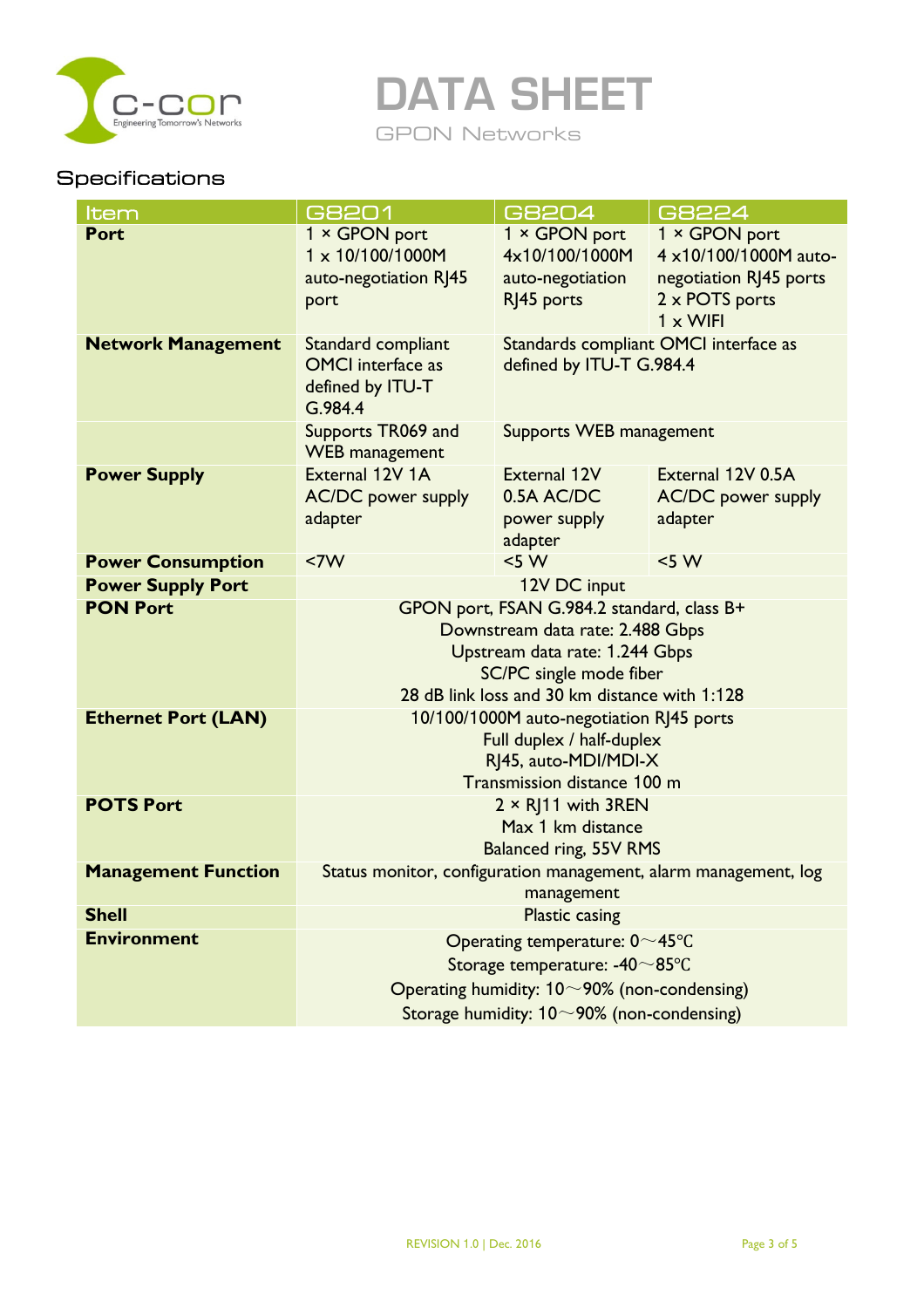



#### WiFi Features

Available to G8224 Model Only

- IEEE 802.11n compliant, 2.4 GHz
- Full IEEE 802.11b/g legacy compatibility with enhanced performance
- Two-stream spatial multiplexing up to 300 Mbps PHY data rates
- Supports:
	- o Multi-SSID (Maximum 4 SSIDs)
	- o Automatic channel selection
	- o SSID hiding
	- o 64/128 bit WEP, 802.1x, WPA, and WPA2 for wireless security

| <b>Standard</b><br>IEEE802.11b/g/n<br>$2.400 \sim 2.500$ GHz<br><b>Frequency</b><br>IEEE 802.11b: 1, 2, 5.5, 11 Mbps<br><b>Wireless Data</b><br>IEEE 802.11g: 6, 9, 12, 18, 24, 36, 48, 54 Mbps<br>Rate<br>IEEE 802.11n: up to 200 Mbps<br><b>Modulation</b><br>802.11g: 64QAM, 16QAM, QPSK, BPSK, DSSS<br>802.11b: CCK, DQPSK, DBPSK<br><b>Schemes</b><br>HT20: 64 QAM, 16QAM, QPSK, BPSK<br><b>Channel</b><br>13 × channels, configurable to meet the standard of USA, Canada, Japan, and<br>China<br><b>RF Receiver</b><br><b>802.11b:</b> -96 dBm @ 1 Mbps; -93 dBm @ 2 Mbps; -91dBm @ 5.5 Mbps;<br><b>Sensitivity</b><br>-88 dBm @ 11 Mbps<br>802.11g: -90 dBm @ 6 Mbps; -89 dBm @ 9 Mbps; -89 dBm @ 12 Mbps;<br>-867 dBm @ 18 Mbps; -83 dBm @ 24 Mbps; -79 dBm @ 36 Mbps;<br>-75 dBm @ 48 Mbps; -75 dBm @ 54 Mbps<br>802.11n: -96 dBm @ 1 Mbps; -88dBm @ 11 Mbps; -90dBm@6Mbps;<br>-75dBm@54Mbps; -86dBm @ m0/20MHz; -69dBm @ m15/20MHz;<br>TX power out b mode $@$ 11 Mbps: 18 dBm +/- 2<br><b>RF Tx Power</b><br>TX power out g mode @ 54 Mbps: 16 dBm +/- 2<br>TX power 11n mode @ HT20: 16 dBm +/-2<br>64-bit, 128-bit WEP, AES, TKIP, WPA, WPA2, 802.1x<br><b>Encryption Mode</b><br><b>Transmission</b><br>100 m indoors coverage area | Item | <b>Specification</b> |
|----------------------------------------------------------------------------------------------------------------------------------------------------------------------------------------------------------------------------------------------------------------------------------------------------------------------------------------------------------------------------------------------------------------------------------------------------------------------------------------------------------------------------------------------------------------------------------------------------------------------------------------------------------------------------------------------------------------------------------------------------------------------------------------------------------------------------------------------------------------------------------------------------------------------------------------------------------------------------------------------------------------------------------------------------------------------------------------------------------------------------------------------------------------------------------------------------------------------------------------------------|------|----------------------|
|                                                                                                                                                                                                                                                                                                                                                                                                                                                                                                                                                                                                                                                                                                                                                                                                                                                                                                                                                                                                                                                                                                                                                                                                                                                    |      |                      |
|                                                                                                                                                                                                                                                                                                                                                                                                                                                                                                                                                                                                                                                                                                                                                                                                                                                                                                                                                                                                                                                                                                                                                                                                                                                    |      |                      |
|                                                                                                                                                                                                                                                                                                                                                                                                                                                                                                                                                                                                                                                                                                                                                                                                                                                                                                                                                                                                                                                                                                                                                                                                                                                    |      |                      |
|                                                                                                                                                                                                                                                                                                                                                                                                                                                                                                                                                                                                                                                                                                                                                                                                                                                                                                                                                                                                                                                                                                                                                                                                                                                    |      |                      |
|                                                                                                                                                                                                                                                                                                                                                                                                                                                                                                                                                                                                                                                                                                                                                                                                                                                                                                                                                                                                                                                                                                                                                                                                                                                    |      |                      |
|                                                                                                                                                                                                                                                                                                                                                                                                                                                                                                                                                                                                                                                                                                                                                                                                                                                                                                                                                                                                                                                                                                                                                                                                                                                    |      |                      |
|                                                                                                                                                                                                                                                                                                                                                                                                                                                                                                                                                                                                                                                                                                                                                                                                                                                                                                                                                                                                                                                                                                                                                                                                                                                    |      |                      |
|                                                                                                                                                                                                                                                                                                                                                                                                                                                                                                                                                                                                                                                                                                                                                                                                                                                                                                                                                                                                                                                                                                                                                                                                                                                    |      |                      |
|                                                                                                                                                                                                                                                                                                                                                                                                                                                                                                                                                                                                                                                                                                                                                                                                                                                                                                                                                                                                                                                                                                                                                                                                                                                    |      |                      |
|                                                                                                                                                                                                                                                                                                                                                                                                                                                                                                                                                                                                                                                                                                                                                                                                                                                                                                                                                                                                                                                                                                                                                                                                                                                    |      |                      |
|                                                                                                                                                                                                                                                                                                                                                                                                                                                                                                                                                                                                                                                                                                                                                                                                                                                                                                                                                                                                                                                                                                                                                                                                                                                    |      |                      |
|                                                                                                                                                                                                                                                                                                                                                                                                                                                                                                                                                                                                                                                                                                                                                                                                                                                                                                                                                                                                                                                                                                                                                                                                                                                    |      |                      |
|                                                                                                                                                                                                                                                                                                                                                                                                                                                                                                                                                                                                                                                                                                                                                                                                                                                                                                                                                                                                                                                                                                                                                                                                                                                    |      |                      |
|                                                                                                                                                                                                                                                                                                                                                                                                                                                                                                                                                                                                                                                                                                                                                                                                                                                                                                                                                                                                                                                                                                                                                                                                                                                    |      |                      |
|                                                                                                                                                                                                                                                                                                                                                                                                                                                                                                                                                                                                                                                                                                                                                                                                                                                                                                                                                                                                                                                                                                                                                                                                                                                    |      |                      |
|                                                                                                                                                                                                                                                                                                                                                                                                                                                                                                                                                                                                                                                                                                                                                                                                                                                                                                                                                                                                                                                                                                                                                                                                                                                    |      |                      |
|                                                                                                                                                                                                                                                                                                                                                                                                                                                                                                                                                                                                                                                                                                                                                                                                                                                                                                                                                                                                                                                                                                                                                                                                                                                    |      |                      |
|                                                                                                                                                                                                                                                                                                                                                                                                                                                                                                                                                                                                                                                                                                                                                                                                                                                                                                                                                                                                                                                                                                                                                                                                                                                    |      |                      |
|                                                                                                                                                                                                                                                                                                                                                                                                                                                                                                                                                                                                                                                                                                                                                                                                                                                                                                                                                                                                                                                                                                                                                                                                                                                    |      |                      |
|                                                                                                                                                                                                                                                                                                                                                                                                                                                                                                                                                                                                                                                                                                                                                                                                                                                                                                                                                                                                                                                                                                                                                                                                                                                    |      |                      |
|                                                                                                                                                                                                                                                                                                                                                                                                                                                                                                                                                                                                                                                                                                                                                                                                                                                                                                                                                                                                                                                                                                                                                                                                                                                    |      |                      |
| 300 m outdoors coverage area<br><b>Distance</b>                                                                                                                                                                                                                                                                                                                                                                                                                                                                                                                                                                                                                                                                                                                                                                                                                                                                                                                                                                                                                                                                                                                                                                                                    |      |                      |
| (varies depending on actual environment)                                                                                                                                                                                                                                                                                                                                                                                                                                                                                                                                                                                                                                                                                                                                                                                                                                                                                                                                                                                                                                                                                                                                                                                                           |      |                      |